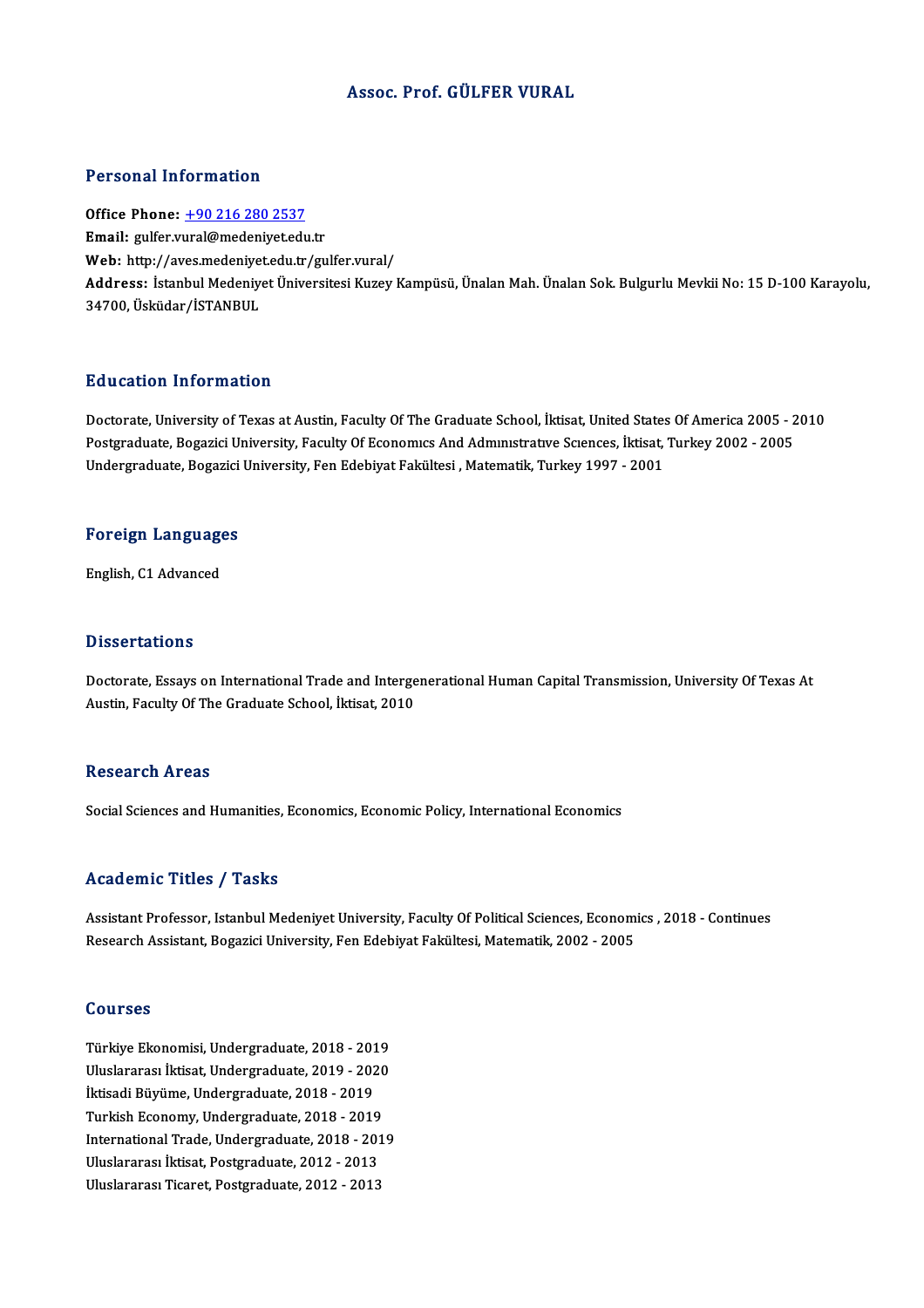## Advising Theses

Advising Theses<br>Vural G., TÜRKİYE VE BREZİLYA'DA 2001 – 2018 YILLARI ARASINDA UYGULANAN DIŞ TİCARET POLİTİKASI SAVUNMA<br>ARACI ARININ ETKİNI İĞİNİN KARSIL ASTIRILMASI Pestsradusta S.Yurtalar.(Student), 2019 11a vising 7 neses<br>Vural G., TÜRKİYE VE BREZİLYA'DA 2001 – 2018 YILLARI ARASINDA UYGULANAN DIŞ TİCAF<br>ARAÇLARININ ETKİNLİĞİNİN KARŞILAŞTIRILMASI, Postgraduate, S.Yurtalan(Student), 2019 ARAÇLARININ ETKİNLİĞİNİN KARŞILAŞTIRILMASI, Postgraduate, S.Yurtalan(Student), 2019<br>Articles Published in Journals That Entered SCI, SSCI and AHCI Indexes

rticles Published in Journals That Entered SCI, SSCI and AHCI Indexes<br>I. Analyzing the impacts of economic growth, pollution, technological innovation and trade on<br>renewable energy production in selected Letin American cou rese rushished in journals rhac affected Self Seer and first<br>Analyzing the impacts of economic growth, pollution, technological<br>renewable energy production in selected Latin American countries A<mark>nalyzi</mark><br>renewa<br>Vural G.<br>PENEW. renewable energy production in selected Latin American countries<br>Vural G.<br>RENEWABLE ENERGY, vol.171, pp.210-216, 2021 (Journal Indexed in SCI Expanded)<br>How de output, trade, renewable energy and non-renewable energy impect Vural G.<br>RENEWABLE ENERGY, vol.171, pp.210-216, 2021 (Journal Indexed in SCI Expanded)<br>II. How do output, trade, renewable energy and non-renewable energy impact carbon emissions in<br>selected Sub Seberan African Countries?

- RENEWABLE ENERGY, vol.171, pp.210-216, 20<br>How do output, trade, renewable energy<br>selected Sub-Saharan African Countries?<br><sup>Varal C</sup> How do<br>selected<br>Vural G.<br>Peseure selected Sub-Saharan African Countries?<br>
Vural G.<br>
Resources Policy, vol.69, pp.1-8, 2020 (Journal Indexed in SSCI) Vural G.<br>Resources Policy, vol.69, pp.1-8, 2020 (Journal Indexed in SSCI)<br>III. Renewable and non-renewable energy-growth nexus: A panel data application for the selected Sub-<br>Sebagan African countries
- Resources Policy, vol.69, pp.1-<br>Renewable and non-renew<br>Saharan African countries<br><sup>Vanal</sup> C Renewa<br>Saharai<br>Vural G.<br><sup>Reseure</sup> Saharan African countries<br>Policy, vol.65, 2020 (Journal Indexed in SSCI)<br>Resources Policy, vol.65, 2020 (Journal Indexed in SSCI)
	-

Vural G.<br>Resources Policy, vol.65, 2020 (Journal Indexed in SSCI)<br>IV. Inter-generational effect of parental time and its policy implications<br>Thu C. VURAL C Resources Policy,<br>I<mark>nter-generatio</mark><br>Zhu G., VURAL G.<br>JOUPNAL OF ECO Zhu G., VURAL G.<br>JOURNAL OF ECONOMIC DYNAMICS & CONTROL, vol.37, no.9, pp.1833-1851, 2013 (Journal Indexed in SSCI)

## Articles Published in Other Journals

I. EXAMINING THE PRODUCTIVITY BIAS HYPOTHESIS FOR NEXT 11 COUNTRIES VuralG.

Sosyal Ekonomik Araştırmalar Dergisi, vol.20, no.40, pp.165-173, 2020 (National Refreed University Journal)

Vural G.<br>Sosyal Ekonomik Araştırmalar Dergisi, vol.20, no.40, pp.165-173, 2020 (National Refreed U<br>II. Sustainability of Fiscal Policy: Estimating a Fiscal Reaction Function for Turkey<br>Varal C Sosyal <mark>E</mark><br>Sustain<br>Vural G.<br><sup>Hluclare</sup> Sustainability of Fiscal Policy: Estimating a Fiscal Reaction Function for Turkey<br>Vural G.<br>Uluslararası Yönetim İktisat ve İşletme Dergisi, vol.14, no.2, pp.357-362, 2018 (National Refreed University<br>Journal)

Vural G.<br>Uluslarar<br>Journal)<br>A Two G Uluslararası Yönetim İktisat ve İşletme Dergisi, vol.14, no.2, pp.357-36<br>Journal)<br>III. A Two-Country Two-Sector Model With Vintage Technologies<br>VIIBAL C

Journal)<br>III. A Two-Country Two-Sector Model With Vintage Technologies<br>VURAL G.

ÖNERİ:MARMARAÜNİVERSİTESİ SOSYALBİLİMLERENSTİTÜSÜHAKEMLİDERGİSİ,vol.10,no.38,pp.125-128, VURAL G.<br>ÖNERİ: MARMARA ÜNIVERSITESİ SOSYAL B<br>2012 (National Refreed University Journal)<br>Trade Barriers en Ganital Coods 2012 (Nat<br>**Trade Ba<br>VURAL G.<br>MARMAR** 

IV. Trade Barriers on Capital Goods

Trade Barriers on Capital Goods<br>VURAL G.<br>MARMARA ÜNİVERSİTESİ İKTİSADİ VE İDARİ BİLİMLER DERGİSİ, vol.31, no.2, pp.165-174, 2011 (National Refreed VURAL G.<br>MARMARA ÜNİVER<br>University Journal)

# University Journal)<br>Books & Book Chapters

I. Renewable Energy, Electricity Production and Economic Growth in theMiddle East ks & Be<br>Renewa<br>Vural G.<br>in: Esen Renewable Energy, Electricity Production and Economic Growth in the Middle East<br>Vural G.<br>in: Economics and Politics of Energy in The Middle East and Eastern Europe, Natalya Ketenci,Ayşe Sevencan, Editor,<br>Lavington Books, L

Vural G.<br>in: Economics and Politics of Energy in The Middle East and Easte:<br>Lexington Books, Lanham (MD), USA , New York, pp.91-98, 2021<br>Afrika'da Ülke Ekonomilari: Cabon ve Sudan'ın Makroakoı in: Economics and Politics of Energy in The Middle East and Eastern Europe, Nata<br>Lexington Books, Lanham (MD), USA , New York, pp.91-98, 2021<br>II. Afrika'da Ülke Ekonomileri: Gabon ve Sudan'ın Makroekonomik Analizi<br>Vural C

Lexington Books, Lanham (MD), USA , New York, pp.91-98, 2021<br>II. Afrika'da Ülke Ekonomileri: Gabon ve Sudan'ın Makroekonomik Analizi<br>Vural G.

in: Dünya Siyasetinde Afrika 5, Doç. Dr. İsmail Ermağan, Editor, Nobel Yayın Dağıtım, Ankara, pp.395-409, 2018